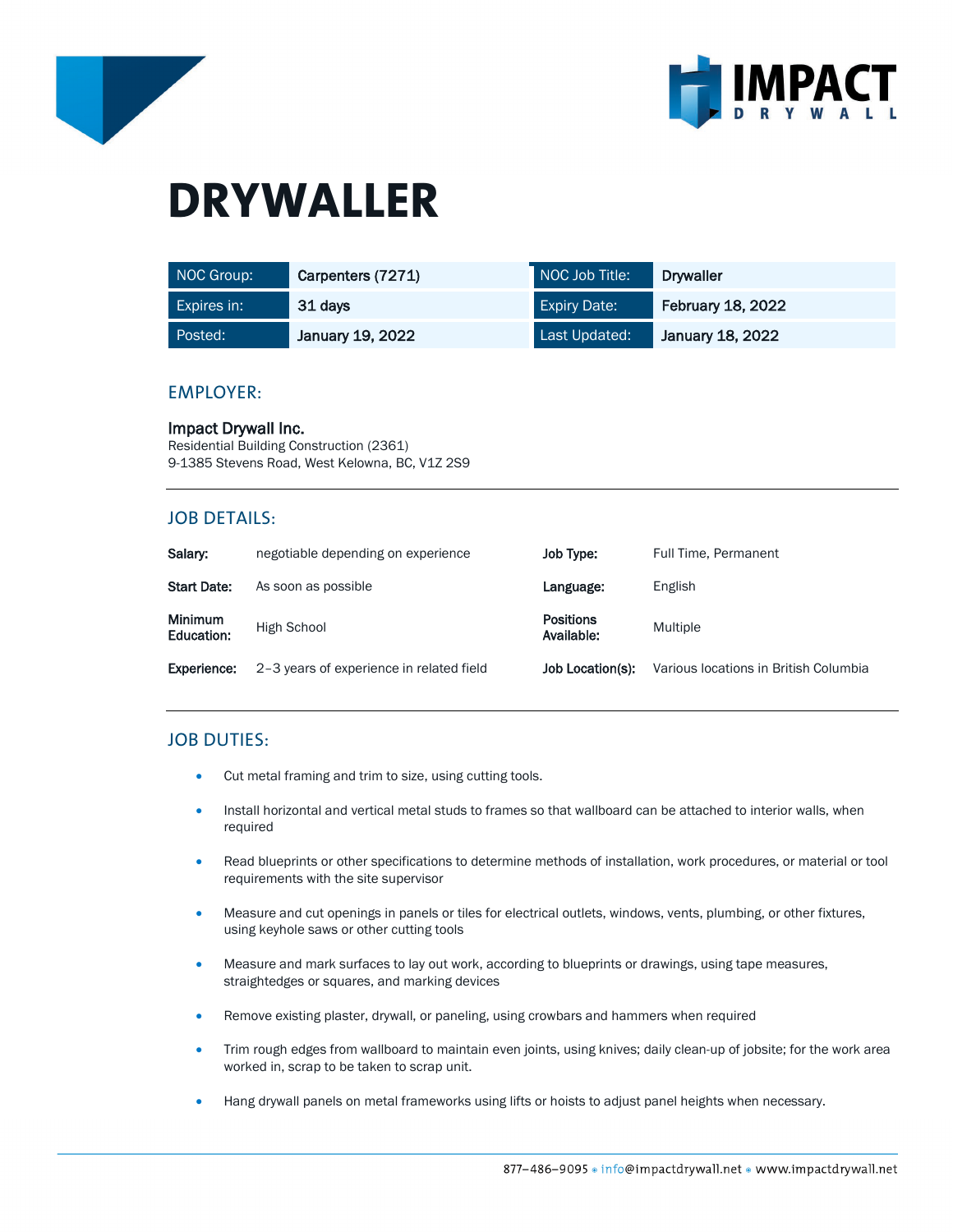



• Cut and screw together metal channels to make floor or ceiling frames, according to plans.

# QUALIFICATIONS AND EXPERIENCE:

- Minimum two (2) years of construction/carpentry/drywall experience;
- Reliable transportation;
- Strong communication and interpersonal skills;
- Ability to work with hand and power tools and other construction equipment;
- Ability to do high standard finishing work;
- Read and interpret blueprints, drawings and specifications.
- Think creatively.
- Be able to kneel, bend, stand, stoop and stretch for long periods of time.
- Lift and maneuver heavy, oversized wall board.
- Work at heights
- Team player.

### Assets

- Red Seal Carpentry Certificate or in the process
- Related training for boom, zoom, forklift;
- Safety training (i.e. fall arrest, WHMIS, First Aid etc.)

# OWN TOOLS/EQUIPMENT:

- **Tools**
- Steel-toed safety boots
- Hard hat / Safety Glasses
- Drywall tools:
	- Laser Knife / Blade
	- Measuring Tape
	- Screw Gun
	- Chop Saw
	- Power Actuated tools